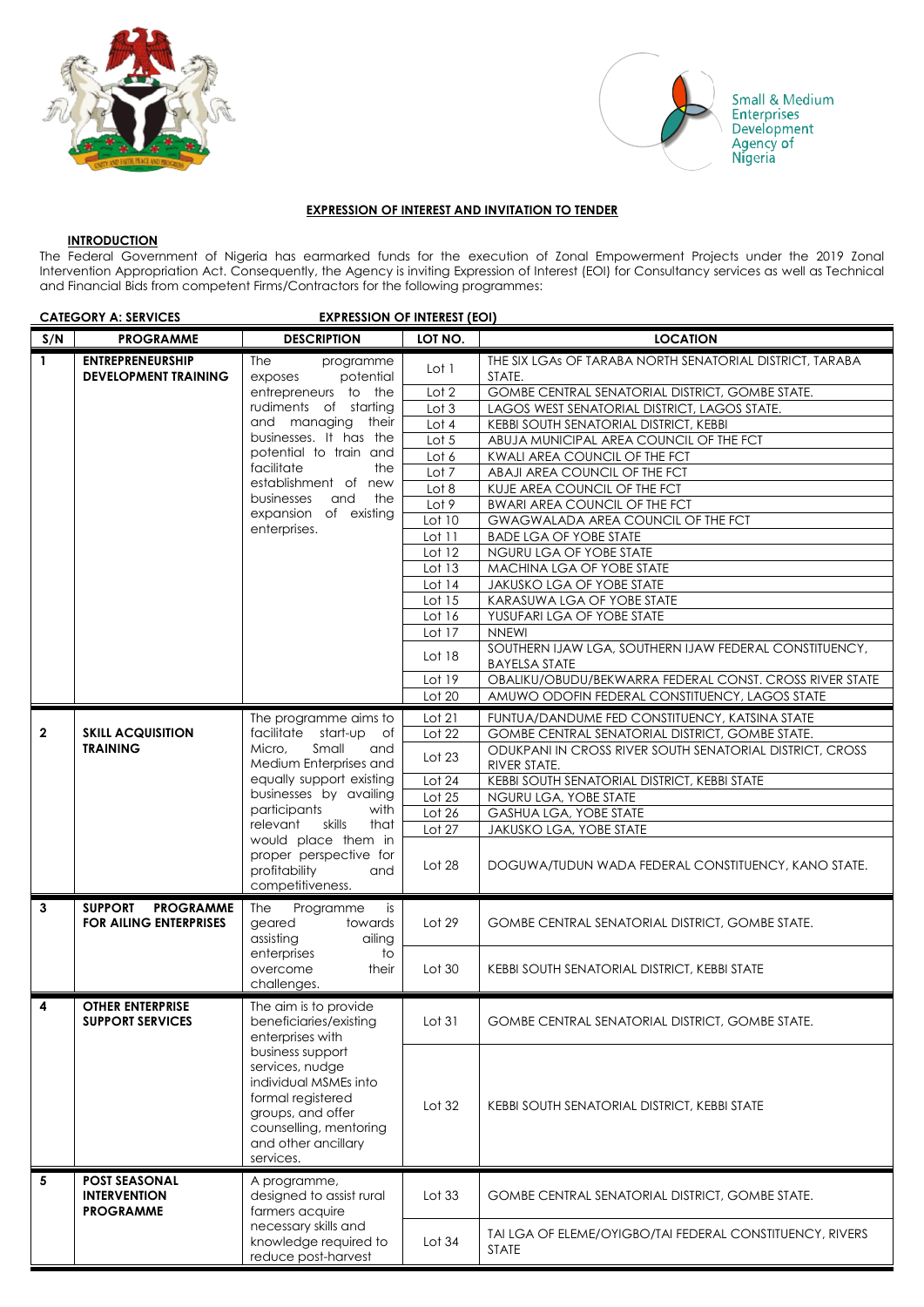|                                                                                        | losses/wastages, etc<br>and facilitating farmers<br>linkages to resources<br>required for their<br>growth and<br>development.                                                                                                                                                                                                                   |          |                     |
|----------------------------------------------------------------------------------------|-------------------------------------------------------------------------------------------------------------------------------------------------------------------------------------------------------------------------------------------------------------------------------------------------------------------------------------------------|----------|---------------------|
| <b>6. MSMES MASS REGISTRATION</b><br><b>PROJECT (MMRP) (CAPITAL</b><br><b>PROJECT)</b> | The Project which will<br>be run in phases will<br>facilitate the<br>development of a<br>comprehensive<br>database for MSMEs to<br>be referred to as<br><b>MSMEs Mass</b><br><b>Registration Project</b><br>(MMRP) leading to the<br>creation of a unique<br>SMEDAN identification<br>Number (USIN) which<br>would be peculiar to<br>each MSME. | Lot $35$ | SMEDAN HEADQUARTERS |

#### **SUBMISSION OF EOI**

**CATEGORY A:** The prequalification documents should be sealed in an envelope and clearly marked **'Expression of Interest'.** The name of the company, programme and Lot no. should be boldly written on the reverse side of the envelope and should be dropped in a box at the Agency's Training Room located at the ground floor. The deadline for submission is **12:00 noon on Monday, 9th September, 2019** and would be publicly opened immediately after the deadline for submission at **12***:***00** noon **on Monday, 9th September, 2019** No. 35, Port Harcourt Crescent Garki, Area 11, Abuja.

## **CATEGORY B: SMALL WORKS AND GOODS**

| S/N            | <b>DESCRIPTION OF WORKS</b>                                                         | LOT NO.  | <b>LOCATION</b>                                                                                                                                       |
|----------------|-------------------------------------------------------------------------------------|----------|-------------------------------------------------------------------------------------------------------------------------------------------------------|
| $\overline{7}$ | <b>CONSTRUCTION OF SOLAR POWERED STREET LIGHT</b>                                   | Lot $36$ | AIYETORO GBEDE, IJUMU LGA, KOGI WEST SENATORIAL DISTRICT,<br><b>KOGI STATE.</b>                                                                       |
|                |                                                                                     | Lot $37$ | AGBAJA, LOKOJA LGA, KOGI WEST SENATORIAL DISTRICT, KOGI<br>STATE.                                                                                     |
|                |                                                                                     | Lot $38$ | AIYETORO GBEDE, IJUMU LGA, KOGI WEST SENATORIAL DISTRICT,<br>KOGI STATE.                                                                              |
|                | <b>CONSTRUCTION OF MOTORISED BOREHOLE</b>                                           | Lot 39   | OKE-KOKO, KABBA/BUNU LGA, KOGI WEST SENATORIAL<br><b>DISTRICT, KOGI STATE.</b>                                                                        |
|                |                                                                                     | Lot $40$ | ISANLU, YAGBA EAST LGA, KOGI WEST SENATORIAL DISTRICT,<br><b>KOGI STATE.</b>                                                                          |
|                |                                                                                     | Lot 41   | EJUKU, MOPAMURO LGA, KOGI WEST SENATORIAL DISTRICT,<br>KOGI STATE.                                                                                    |
|                | CONSTRUCTION AND FURNISHING OF THREE (3)<br>CLASSROOM BLOCKS EACH WITH TOILETS      | Lot $42$ | 7LGAS: DAMATURU LGA; GUJUBA LGA; GULANI LGA; GEIDAM<br>LGA; BUSARI LGA; TARMUMA LGA AND YUNUSARI LGA OF YOBE<br>EAST SENATORIAL DISTRICT, YOBE STATE. |
|                | CONSTRUCTION OF COMMUNITY HALL                                                      | Lot $43$ | DAMATURU LGA; GUJUBA LGA; GULANI LGA; GEIDAM LGA;<br>BUSARI LGA; TARMUMA LGA AND YUNUSARI LGA OF YOBE EAST<br>SENATORIAL DISTRICT, YOBE STATE.        |
|                | <b>CONSTRUCTION OF ICT CENTRE</b>                                                   | Lot 44   | BIRININ KEBBI, KEBBI STATE                                                                                                                            |
|                |                                                                                     | Lot $45$ | KALGO LGA, KEBBI STATE                                                                                                                                |
|                | DRILLING OF BOREHOLES AND OVERHEAD TANKS                                            | Lot $46$ | <b>BUNZA LGA, KEBBI STATE</b>                                                                                                                         |
|                |                                                                                     | Lot $47$ | ALIERO LGA, KEBBI STATE                                                                                                                               |
|                |                                                                                     | Lot $48$ | <b>JEGA LGA, KEBBI STATE</b>                                                                                                                          |
|                |                                                                                     | Lot $49$ | MAIYAMA LGA, KEBBI STATE                                                                                                                              |
|                |                                                                                     | Lot 50   | <b>GWANDU LGA, KEBBI STATE</b>                                                                                                                        |
|                |                                                                                     | Lot $51$ | KOKO BESSE LGA, KEBBI STATE                                                                                                                           |
|                | DRILLING OF BOREHOLES AT DIFFERENT LOCATIONS                                        | Lot 52   | KEBBI CENTRAL SENATORIAL DISTRICT, KEBBI STATE                                                                                                        |
|                | <b>COMPLETION OF 10NOS CULVERTS</b>                                                 | Lot $53$ | JAKUSKO, NGURU AND BADE LGAS IN YOBE NORTH SENATORIAL<br>DISTRICT.<br>YOBE STATE                                                                      |
|                | CONSTRUCTION OF HEALTH CARE CENTRE                                                  | Lot 54   | AIYETORO IN AKOKO-EDO FEDERAL CONSTITUENCY, EDO STATE                                                                                                 |
|                | FENCING/LANDSCAPING/PROVISION OF POWER<br><b>GENERATING SET FOR WELLNESS CENTRE</b> | Lot 55   | AKOKO-EDO FEDERAL CONSTITUENCY, EDO STATE                                                                                                             |
|                | CONSTRUCTION OF 4 BLOCK OF CLASS ROOMS                                              | Lot 56   | ST PETERS ANGLICAN CHURCH PRIMARY SCHOOL OGIDAN<br>OWODE LGA, OGUN STATE                                                                              |
|                | RENOVATION OF A BLOCK OF CLASSROOMS                                                 | Lot 57   | ABEOKUTA NORTH LOCAL GOVERNMENT PRIMARY SCHOOL<br>(ANLG PRIMARY SCHOOL) IMALA, ABEOKUTA NORTH LGA,<br><b>OGUN STATE</b>                               |
|                | RENOVATION OF IBARA ORILE PRIMARY SCHOOL                                            | Lot 58   | IBARA ORILE ABEOKUTA NORTH LGA, OGUN STATE                                                                                                            |
|                | RENOVATION OF OKE-ONA UNITED PRIMARY<br><b>SCHOOL</b>                               | Lot 59   | <b>IBEREKODO ABEOKUTA NORTH LGA, OGUN STATE</b>                                                                                                       |
|                | CONSTRUCTION & EQUIPPING OF SKILL ACQUISITION<br><b>CENTRE</b>                      | Lot 60   | YABO/SHAGARI FED CONSTITUENCY, SOKOTO STATE                                                                                                           |
|                | CONSTRUCTION AND FURNISHING OF A BLOCK OF 3<br><b>CLASSROOMS</b>                    | Lot $61$ | DUTSINMA/KURFI FED CONSTITUENCY, KATSINA STATE                                                                                                        |
|                | SUPPLY & INSTALLATION OF SOLAR STREET LIGHTS<br>FOR SMS ENTERPRENEUSHIP DEVELOPMENT | Lot $62$ | SHINKAFI/ZURMI FED CONSTITUTENCY,<br><b>ZAMFARA STATE</b>                                                                                             |
|                | CNSTRUCTION OF HAND PUMPS IN SKILLS                                                 | Lot $63$ | SHINKAFI/ZURMI FED CONSTITUENCY, ZAMFARA STATE                                                                                                        |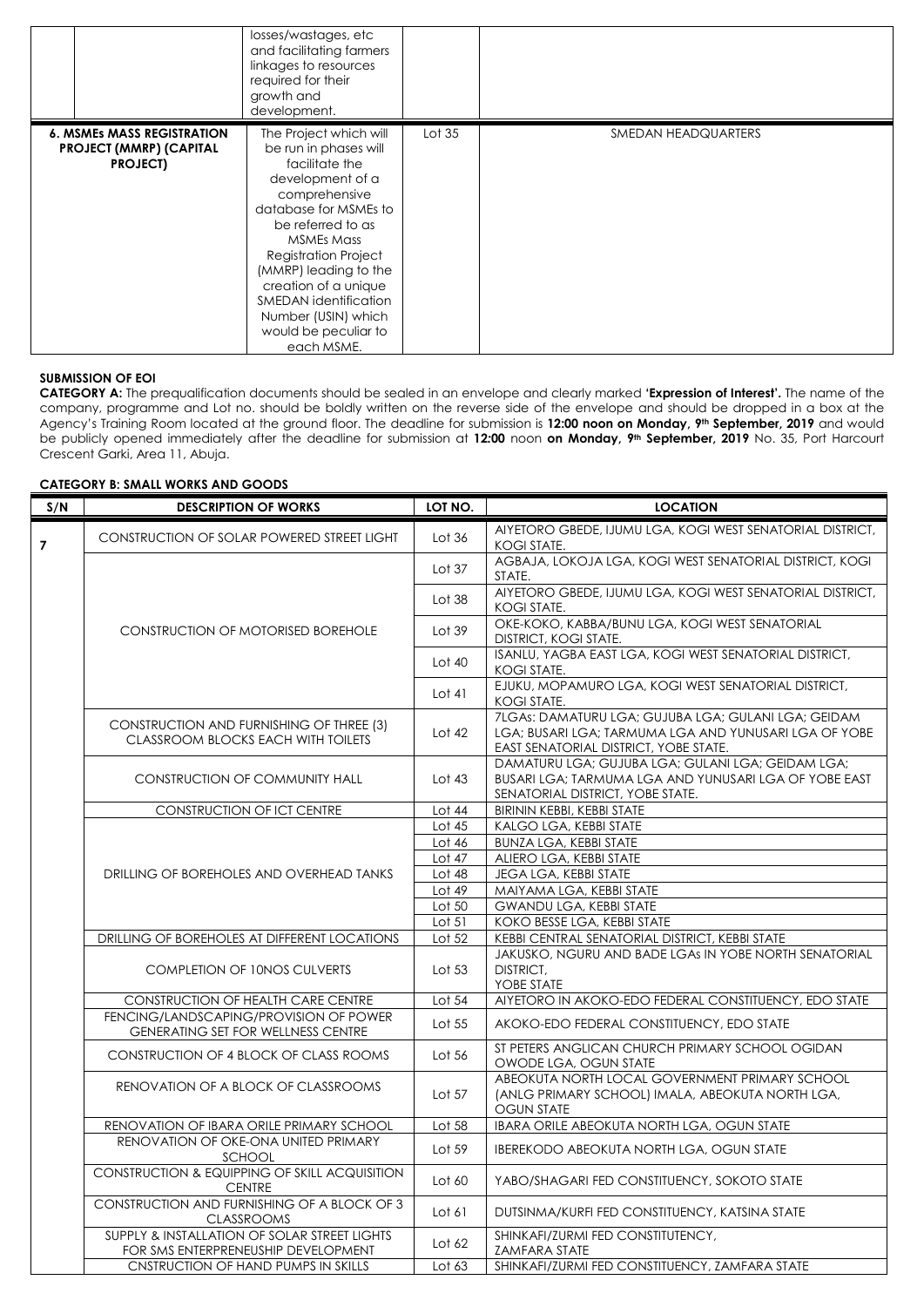|   | <b>ACQUISITION CENTRES</b>                     |                    |                                                                                                             |
|---|------------------------------------------------|--------------------|-------------------------------------------------------------------------------------------------------------|
|   | GOODS/EQUIPMENT/MACHINERY                      | LOT NO.            | <b>LOCATION</b>                                                                                             |
|   |                                                |                    | THE SIX LGAS OF TARABA NORTH SENATORIAL DISTRICT, TARABA                                                    |
| 8 | <b>STRATEGIC EMPOWERMENT PROGRAMME</b>         | Lot 64             | STATE.                                                                                                      |
|   | The programme aims at providing empowerment    | Lot 65             | GOMBE CENTRAL SENATORIAL DISTRICT, GOMBE STATE.                                                             |
|   | to Micro, Small and Medium Enterprises (MSMEs) |                    | ANIOCHA NORTH, DELTA NORTH SENATORIAL DISTRICT, DELTA                                                       |
|   | across the country)                            | Lot 66             | STATE.                                                                                                      |
|   |                                                | Lot 67             | ANIOCHA SOUTH, DELTA NORTH SENATORIAL DISTRICT, DELTA<br>STATE.                                             |
|   |                                                | Lot 68             | IKA NORTH-EAST, DELTA NORTH SENATORIAL DISTRICT, DELTA<br>STATE.                                            |
|   |                                                | Lot 69             | IKA SOUTH, DELTA NORTH SENATORIAL DISTRICT, DELTA STATE.                                                    |
|   |                                                |                    | NDOKWA EAST, DELTA NORTH SENATORIAL DISTRICT, DELTA                                                         |
|   |                                                | Lot 70             | STATE.                                                                                                      |
|   |                                                | Lot 71             | NDOKWA WEST, DELTA NORTH SENATORIAL DISTRICT, DELTA<br>STATE.                                               |
|   |                                                | Lot 72             | OSHIMILI NORTH, DELTA NORTH SENATORIAL DISTRICT, DELTA<br>STATE.                                            |
|   |                                                | Lot $73$           | OSHIMILI SOUTH, DELTA NORTH SENATORIAL DISTRICT, DELTA<br>STATE.                                            |
|   |                                                | Lot 74             | UKWUANI, DELTA NORTH SENATORIAL DISTRICT, DELTA STATE.                                                      |
|   |                                                | Lot 75             | JALINGO, TARABA NORTH SENATORIAL DISTRICT, TARABA STATE.                                                    |
|   |                                                | Lot 76             | YORRO, TARABA NORTH SENATORIAL DISTRICT, TARABA STATE.                                                      |
|   |                                                | Lot 77<br>Lot 78   | ZING, TARABA NORTH SENATORIAL DISTRICT, TARABA STATE.                                                       |
|   |                                                |                    | LAU, TARABA NORTH SENATORIAL DISTRICT, TARABA STATE.<br>ARDO-KOLA, TARABA NORTH SENATORIAL DISTRICT, TARABA |
|   |                                                | Lot 79             | STATE.                                                                                                      |
|   |                                                | Lot 80             | KARIM-LAMIDO, TARABA NORTH SENATORIAL DISTRICT, TARABA<br>STATE.                                            |
|   |                                                | Lot 81             | BAKASSI/CALABAR IN CROSS RIVER SOUTH SENATORIAL DISTRICT,<br><b>CROSS RIVER STATE</b>                       |
|   |                                                | Lot 82             | KEBBI CENTRAL SENATORIAL DISTRICT, KEBBI STATE                                                              |
|   |                                                | Lot 83             | KEBBI SOUTH SENATORIAL DISTRICT, KEBBI STATE                                                                |
|   |                                                | Lot 84             | ABUJA MUNICIPAL AREA COUNCIL OF THE FCT                                                                     |
|   |                                                | Lot 85             | KWALI AREA COUNCIL OF THE FCT                                                                               |
|   |                                                | Lot 86             | ABAJI AREA COUNCIL OF THE FCT                                                                               |
|   |                                                | Lot 87<br>Lot 88   | KUJE AREA COUNCIL OF THE FCT<br><b>BWARI AREA COUNCIL OF THE FCT</b>                                        |
|   |                                                | Lot 89             | GWAGWALADA AREA COUNCIL OF THE FCT                                                                          |
|   |                                                | Lot 90             | BADE, NGURU, MACHINA AND YUSUFARI EMIRATE COUNCIL OF<br>YOBE STATE                                          |
|   |                                                | Lot 91             | FUNTUA/DANDUME FEDERAL CONSTITUENCY, KATSINA STATE.                                                         |
|   |                                                | Lot 92             | DOGUWA/TUDUN WADA FEDERAL CONSTITUENCY, KANO STATE.                                                         |
|   |                                                | Lot 93             | KANKARA/FASKARI/SABUWA FEDERAL CONSTITUENCY KATSINA<br>STATE.                                               |
|   |                                                | Lot 94             | ORON, MBO, OKOBO, UDUNG UKO & URUE OFFONG- ORUKO<br>FEDERAL CONSTITUENCY, AKWA                              |
|   |                                                | Lot 95             | OBANLIKU/OBUDU/BEKWARRA FEDERAL CONSTITUENCY, CROSS<br>RIVER STATE                                          |
|   |                                                | Lot 96             | OGORI LOCAL GOVERNMENT AREA                                                                                 |
|   |                                                | Lot 97             | MUSHIN 11 FEDERAL CONSTITUENCY LAGOS STATE                                                                  |
|   |                                                | Lot 98             | LAGOS MAINLAND FEDERAL CONSTITUENCY LAGOS STATE                                                             |
|   |                                                | Lot 99             | KAGA/GUBIO / MAGUMERI FED. CONST., BORNO STATE                                                              |
|   |                                                | Lot 100            | YAURI/ NGASKI/SHANGA FED. CONSTITUENCY, KEBBI STATE<br>BODINGA/DANGE SHUNI/TURETA FED CONSTITUENCY, SOKOTO  |
|   |                                                | Lot 101            | STATE<br>TASHAR TAKATUKU BODINGA IN BODINGA/DANGE                                                           |
|   |                                                | Lot 102            | SHUNI/TURETA FED CONSTITUENCY, SOKOTO STATE                                                                 |
|   |                                                | Lot 103            | SHUNI, AT BODINGA/DANGE SHUNI/TURETA FEDERAL<br>CONSTITUENCY, SOKOTO STATE                                  |
|   |                                                | Lot 104            | OBALIKU/OBUDU/BEKWARRA FEDERAL CONST. CROSS RIVER<br><b>STATE</b>                                           |
|   |                                                | Lot 105            | GOMBE CENTRAL SENATORIAL DISTRICT, GOMBE STATE.                                                             |
| 9 |                                                | Lot 106            | LAGOS WEST SENATORIAL DISTRICT, LAGOS STATE.                                                                |
|   |                                                | Lot 107<br>Lot 108 | KEBBI SOUTH SENATORIAL DISTRICT, KEBBI STATE<br>SHINKAFI/ZURMI FEDERAL CONSTITUENCY, ZAMFARA STATE.         |
|   |                                                | Lot 109            | JEGA/ALEIRO FEDERAL CONSTITUENCY, KEBBISTATE.                                                               |
|   |                                                |                    | DUTSE/KIYAWA, MIGA/JAHUN, GUMEL/GAGARAWA/SULE,                                                              |
|   |                                                | Lot 110            | GARKI/BUBARA, KAUGAMA/MALAM MADORI AND GWARAM                                                               |
|   | <b>SUPPLY OF SEWING MACHINES</b>               |                    | FEDERAL CONSTITUENCIES, KATSINA STATE.                                                                      |
|   |                                                | Lot 111            | ORON, MBO, OKOBO, UDUNG UKO & URUE OFFONG- ORUKO                                                            |
|   |                                                |                    | FEDERAL CONSTITUENCY, AKWA IBOM STATE                                                                       |
|   |                                                | Lot 112            | GAMAWA FED. CONST., BAUCHI STATE.                                                                           |
|   |                                                | Lot 113            | KAGA/ GUBIO / MAGUMERI FED. CONST., BORNO STATE<br>KAZAURE/RONI/GWIWA/YANKWASHI FED CONSTITUENCY,           |
|   |                                                | Lot 114            | <b>JIGAWA STATE</b>                                                                                         |
|   |                                                | Lot 115            | KAURA FED CONS. KADUNA STATE                                                                                |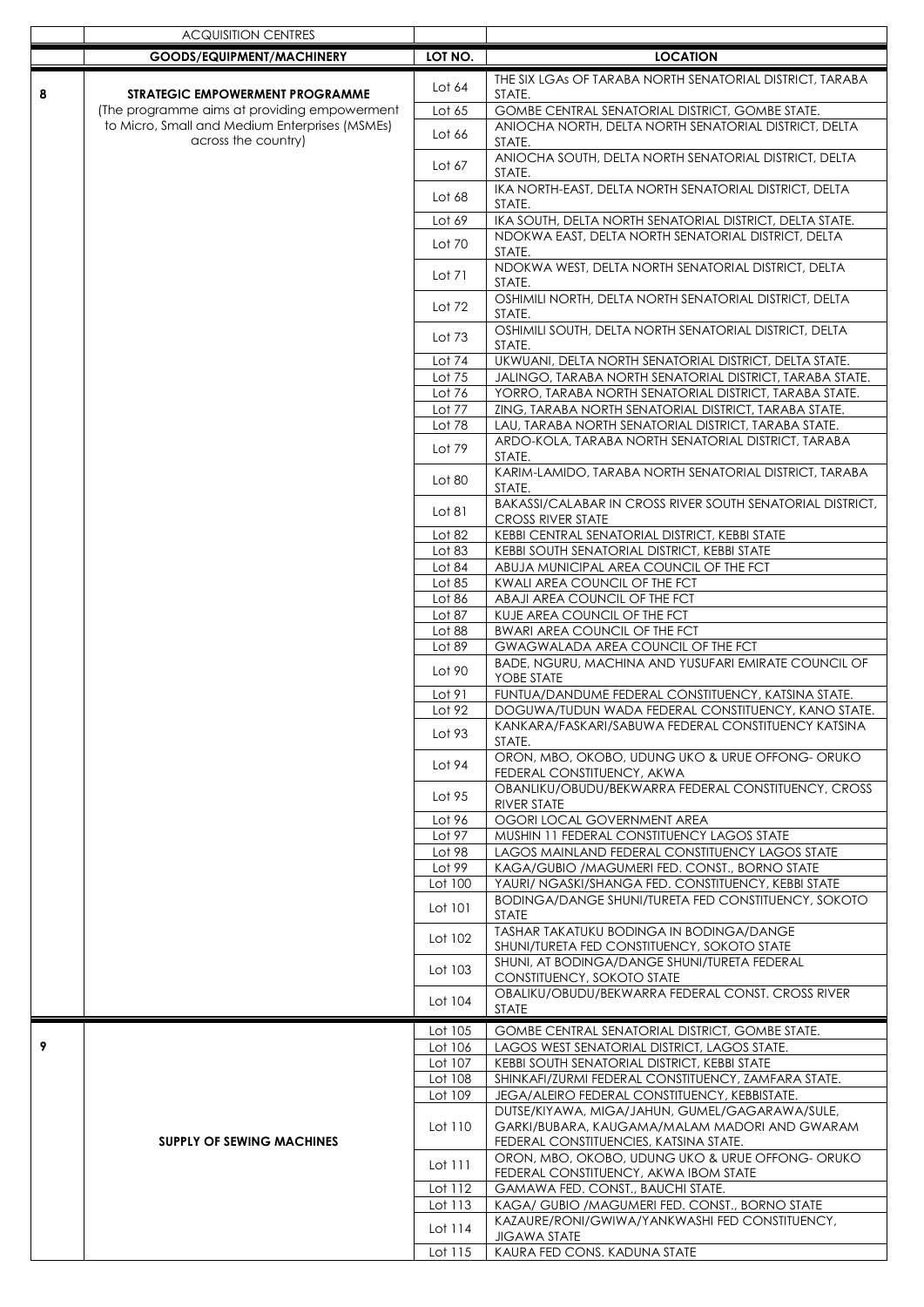|    |                                       | Lot 116            | <b>GOMBE SOUTH SENATORIAL DISTRICT, GOMBE STATE.</b>                                                    |
|----|---------------------------------------|--------------------|---------------------------------------------------------------------------------------------------------|
| 10 |                                       | Lot 117            | <b>GOMBE CENTRAL SENATORIAL DISTRICT, GOMBE STATE.</b>                                                  |
|    |                                       | Lot 118            | LAGOS WEST SENATORIAL DISTRICT, LAGOS STATE.                                                            |
|    |                                       | Lot 119            | ELEVEN (11) LOCAL GOVERNMENT AREAS OF KATSINA SOUTH<br>SENATORIAL DISTRICT.                             |
|    |                                       | Lot 120            | KEBBI SOUTH SENATORIAL DISTRICT, KEBBI STATE                                                            |
|    |                                       |                    | DUTSE/KIYAWA, MIGA/JAHUN, GUMEL/GAGARAWA/SULE,                                                          |
|    |                                       | Lot 121            | GARKI/BUBARA, KAUGAMA/MALAM MADORI AND GWARAM                                                           |
|    |                                       |                    | FEDERAL CONSTITUENCIES, KATSINA STATE.                                                                  |
|    |                                       | Lot 122            | ZAKI FED. CONSTITUENCY, BAUCHI STATE.                                                                   |
|    |                                       | Lot 123<br>Lot 124 | JALINGO/YORO/ZING FED. CONSTITUENCY, TARABA STATE<br>KAURA FEDERAL CONSTITUENCY, KADUNA STATE           |
|    |                                       |                    | SABON GARI, ZARIA AND KADUNA NORTH FEDERAL                                                              |
|    |                                       | Lot 125            | CONSTITUENCIES, KADUNA STATE                                                                            |
|    | <b>SUPPLY OF MOTORCYCLES</b>          | Lot 126            | ABEOKUTA SOUTH FEDERAL CONSTITUENCY, OGUN STATE.                                                        |
|    |                                       | Lot 127            | OKENE / OGORI-MAGONGO FEDERAL CONSTITUENCY, KOGI                                                        |
|    |                                       |                    | <b>STATE</b>                                                                                            |
|    |                                       | Lot 128<br>Lot 129 | <b>GARKI/ BABURA FEDERAL CONSTITUENCY JIGAWA STATE</b><br>GAMAWA FED. CONST., BAUCHI STATE.             |
|    |                                       | Lot 130            | DUTSE/KIYAWA FED CONSTITUENCY, JIGAWA STATE                                                             |
|    |                                       |                    | KAZAURE/RONI / GWIWA/YANKWASHI FED CONSTITUENCY,                                                        |
|    |                                       | Lot 131            | <b>JIGAWA STATE</b>                                                                                     |
|    |                                       | Lot 132            | ZANGO / BAURE FED. CONST., KATSINA STATE                                                                |
|    |                                       | Lot 133            | KAURA FED CONS, OF KADUNA STATE                                                                         |
|    |                                       | Lot 134            | MASHI/DUTSI FED CONSTITUENCY, KATSINA STATE<br>BATSARI /SAFANA/DANMUSA FED CONSTITUENCY, KATSINA        |
|    |                                       | Lot 135            | <b>STATE</b>                                                                                            |
|    |                                       | Lot 136            | KANKARA/ FASKARI / SABUWA FED CONSTITUENCY, KATSINA                                                     |
|    |                                       |                    | <b>STATE</b>                                                                                            |
|    |                                       | Lot 137            | GOMBE SOUTH SENATORIAL DISTRICT, GOMBE STATE.                                                           |
| 11 |                                       | Lot 138            | GOMBE CENTRAL SENATORIAL DISTRICT, GOMBE STATE.                                                         |
|    |                                       | Lot 139            | LAGOS WEST SENATORIAL DISTRICT, LAGOS STATE.                                                            |
|    | <b>SUPPLY OF TRICYCLES</b>            | Lot 140<br>Lot 141 | KEBBI CENTRAL SENATORIAL DISTRICT, KEBBI STATE<br>KEBBI SOUTH SENATORIAL DISTRICT, KEBBI STATE          |
|    |                                       | Lot 142            | YOBE NORTH SENATORIAL DISTRICT, YOBE STATE                                                              |
|    |                                       | Lot 143            | ISIALANGWA NORTH/SOUTH FEDERAL CONSTITUENCY OF ABIA                                                     |
|    |                                       |                    | STATE.                                                                                                  |
|    |                                       | Lot 144<br>Lot 145 | <b>LAWANTI BORNO STATE</b><br>DUTSE/KIYAWA FED CONSTITUENCY, JIGAWA STATE                               |
|    |                                       | Lot 146            | MASHI/DUTSI FED CONSTITUENCY, KATSINA STATE                                                             |
|    |                                       |                    | TITCOMBE COLLEGE, EGBE, YAGBA WEST LGA, KOGI WEST                                                       |
| 12 | <b>SUPPLY OF COMPUTERS</b>            | Lot 147            | SENATORIAL DISTRICT, KOGI STATE.                                                                        |
|    |                                       | Lot 148            | GOMBE CENTRAL SENATORIAL DISTRICT, GOMBE STATE.                                                         |
| 13 |                                       | Lot 149            | ELEVEN (11) LOCAL GOVERNMENT AREAS OF KATSINA SOUTH                                                     |
|    | <b>SUPPLY OF WATER PUMPS</b>          |                    | SENATORIAL DISTRICT.                                                                                    |
|    |                                       | Lot 150<br>Lot 151 | KEBBI CENTRAL SENATORIAL DISTRICT, KEBBI STATE<br>KAGA/ GUBIO / MAGUMERI FED. CONST., BORNO STATE       |
|    |                                       |                    |                                                                                                         |
| 14 |                                       | Lot 152<br>Lot 153 | GOMBE CENTRAL SENATORIAL DISTRICT, GOMBE STATE.<br>LAGOS WEST SENATORIAL DISTRICT, LAGOS STATE          |
|    |                                       | Lot 154            | KEBBI SOUTH SENATORIAL DISTRICT, KEBBI STATE                                                            |
|    | <b>SUPPLY OF GRINDING MACHINES</b>    | Lot 155            | YOBE NORTH SENATORIAL DISTRICT, YOBE STATE                                                              |
|    |                                       | Lot 156            | YAUDRA, PLATEAU STATE                                                                                   |
|    |                                       | Lot 157            | KAGA/ GUBIO / MAGUMERI FED. CONST., BORNO STATE                                                         |
| 15 | <b>SUPPLY OF VULCANIZING MACHINES</b> | Lot 158            | LAGOS WEST SENATORIAL DISTRICT, LAGOS STATE.                                                            |
| 16 | SUPPLY OF DEEP FREEZERS               | Lot 159            | LAGOS WEST SENATORIAL DISTRICT, LAGOS STATE.                                                            |
|    |                                       | Lot 160            | ELEVEN (11) LOCAL GOVERNMENT AREAS OF KATSINA SOUTH                                                     |
| 17 | <b>SUPPLY OF FERTILIZER</b>           |                    | SENATORIAL DISTRICT.                                                                                    |
|    |                                       | Lot 161            | YAURI/ NGASKI/SHANGA FED. CONSTITUENCY, KEBBI STATE                                                     |
| 18 | <b>SUPPLY OF GENERATORS</b>           | Lot 162            | ABEOKUTA SOUTH FEDERAL CONSTITUENCY, OGUN STATE.                                                        |
|    |                                       | Lot 163            | (BADAGRY) IN LAGOS WEST SENATORIAL DISTRICT, LAGOS STATE.                                               |
|    |                                       | Lot 164            | (AGEGE) IN LAGOS WEST SENATORIAL DISTRICT, LAGOS STATE.                                                 |
| 19 | <b>SUPPLY OF VEHICLES</b>             | Lot 165<br>Lot 166 | (MUSHIN) IN LAGOS WEST SENATORIAL DISTRICT, LAGOS STATE<br>DUTSE/KIYAWA FED. CONSTITUENCY, JIGAWA STATE |
|    |                                       | Lot 167            | FUNTUA/DANDUME FED CONSTITUENCY, KATSINA STATE                                                          |
|    |                                       |                    |                                                                                                         |

**CATEGORY B (Invitation to Tender):** Two (2) Technical requirements should be packaged in sealed envelopes and clearly marked **'Technical Bid'**. The financial bid should be sealed in a separate envelope and clearly marked **'Financial Bid'**.

The two (2) envelopes should be put into a bigger envelope and clearly marked **Invitation to Tender.**

The name of the company, programme and Lot number should be boldly written on the reverse side of all the envelopes. **(All documents should be in RING BINDING).**

All documents should be addressed to:

**The Secretary Tenders Board**